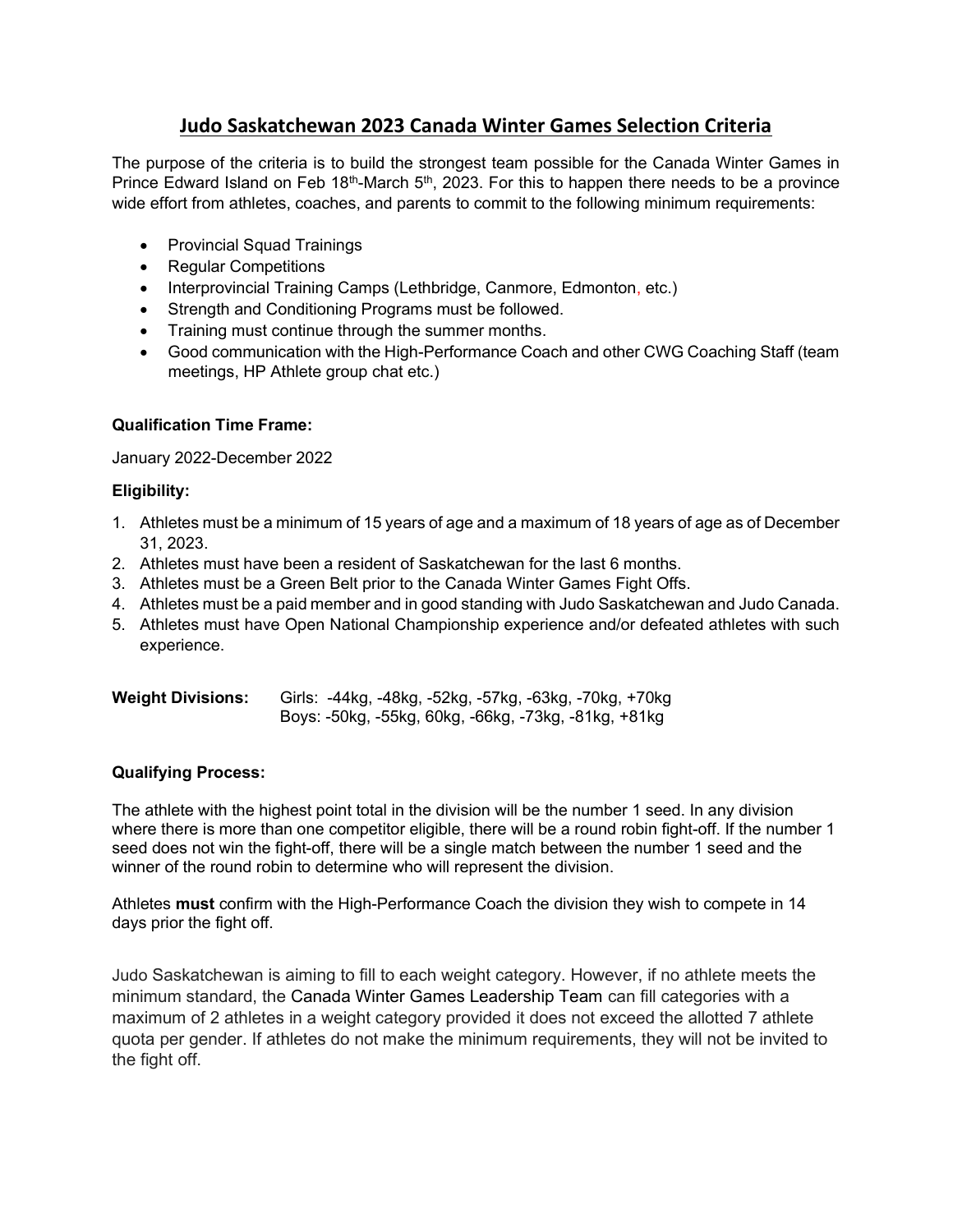# Points Grid:

| <b>Event</b>                                            | Level                | 1st | 2nd | 3rd | 5 <sup>th</sup> |
|---------------------------------------------------------|----------------------|-----|-----|-----|-----------------|
| 2022 Quebec<br>Open                                     | JC Point             | 80  | 60  | 40  | 30              |
| 2022 Ontario<br>Open                                    | JC Point             | 80  | 60  | 40  | 30              |
| 2022 Nationals                                          | National             | 100 | 80  | 60  | 40              |
| 2022 Pacific<br>International                           | <b>JC Point</b>      | 70  | 50  | 30  | 15              |
| 2022 Edmonton<br>International                          | JC Point             | 70  | 50  | 30  | 15              |
| 2022 Sask Open                                          | Inter-<br>Provincial | 60  | 40  | 25  | 10              |
| 2022 Alberta<br>Provincial<br>Tournament                | Inter-<br>Provincial | 45  | 25  | 15  | $\overline{7}$  |
| 2022 Judo<br>Saskatchewan<br>Provincial<br>Competitions | Provincial           | 30  | 20  | 10  | 0               |

\*Points are only awarded with a minimum of 2 wins.

| <b>Preparation Camps</b> (*Completion of)                           | <b>Points</b> |
|---------------------------------------------------------------------|---------------|
| 2022 Summer/ Fall/ Winter Camp                                      |               |
| 2022 Interprovincial Camps:<br>Edmonton/Canmore/Alberta Winter Camp |               |
| 2022 Provincial Squad Trainings                                     |               |